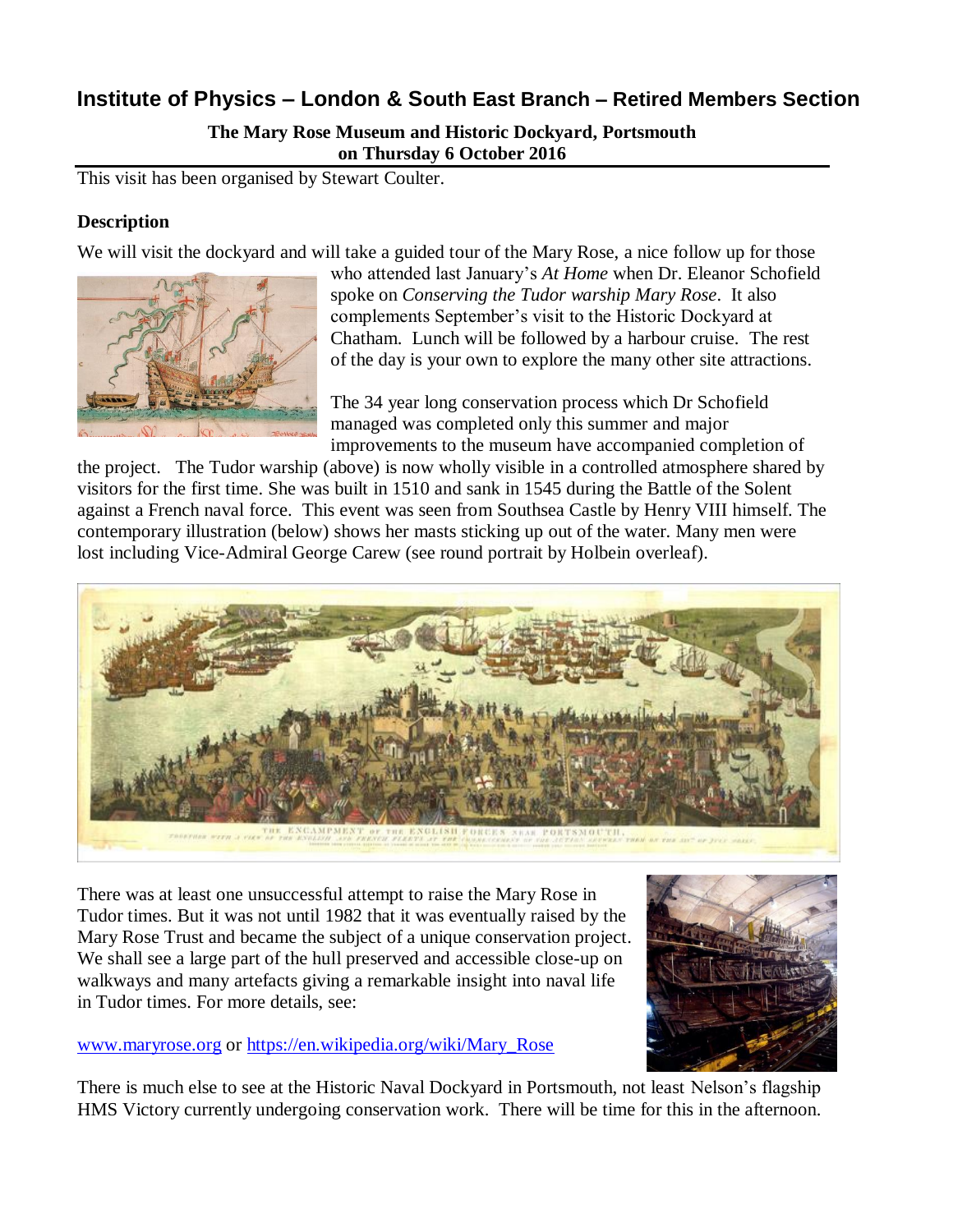**Where and when to meet**: Assemble at Costa Café in the ticket office, first left as you enter. From 10:30 or earlier for a 10:50 departure and 5 min walk to the exhibition which begins at 11:00.



**Time and Line** 

### **Getting there**

**By car**: Portsmouth is just off the **A3**. When you enter the city, follow the signs for '**Historic Dockyard**'. For those using a satnav, the post code of Portsmouth Historic Dockyard is PO1 3LJ, this will get you to the vicinity, then please follow brown tourism signs for the car park.

**By train**: Trains run from **London Waterloo** to **Portsmouth Harbour** Station. The station is five minutes' walk away

**Lunch:** At Ampersand in Boathouse #7 or elsewhere

| Timetable       |                                                                     |
|-----------------|---------------------------------------------------------------------|
| $10:30 - 10:50$ | Gather at Costa Café adjacent to the ticket office                  |
| $11:00 - 12:00$ | Guided tour of the Mary Rose Exhibition                             |
| $12:00 - 13:00$ | Browsing time back in the exhibition or at other sites              |
| $13:00 - 14:15$ | Lunch. Venue will be announced at the start as is number dependent  |
| $14:30 - 15:15$ | Harbour cruise subject to space, 250 places, cannot book in advance |
| $15:15 - 17:30$ | Enjoy the rest of the Historic Dockyard, e.g. HMS Victory           |
| 16:45 Optional  | Refreshments in Costa Café if leaving early. Café closes at 17:00   |
| 18:00           | Dockyard closed, site now empty, returned to MOD.                   |

I am told there shouldn't be a problem with the cruise but I will scout it out on the day to ascertain whether we need to arrive early to ensure places.

**Size of party** A minimum of 10 pax is required to form a group. No max.

**Cost:** Please add £6.50 to **all** prices below for the guided tour.

Day ticket: £20.60 if purchased at least 10 days in advance, else £23.30. If the booking system cannot change the price with 11 days to go (a day needed for processing), I will collect the difference in cash on the day. Totals: £27.10 and £29.80 respectively.

Annual ticket: £28.80, £32.80 including the Jutland exhibition. The day ticket cannot be upgraded and the annual ticket provides access to other sites in Portsmouth. Check the details on their website [http://www.historicdockyard.co.uk](http://www.historicdockyard.co.uk/)

If you do wish to purchase an annual ticket, book as above but also email me at the same time to [stewartcoulter.rems@gmail.com](mailto:stewartcoulter.rems@gmail.com) with your request. I may be able to manage this according to numbers.

**Contacts** Before the event: Tony Colclough 020 8398 0766 or [tonycolclough@tiscali.co.uk](mailto:tonycolclough@tiscali.co.uk) On morning of visit: Stewart Coulter on 07747 800 837 or Tony on 07930 171307

Late arrivals: see mobile numbers above. Let us know if you are not going to appear or are seriously delayed lest we wait for you in vain. Your tickets will be left at the ticket office.

**Deadline:** booking before 26 Sept gives the cheaper price and 10 days notice is required for lunch at Ampersand which is exclusively for groups. So please book by then if you can.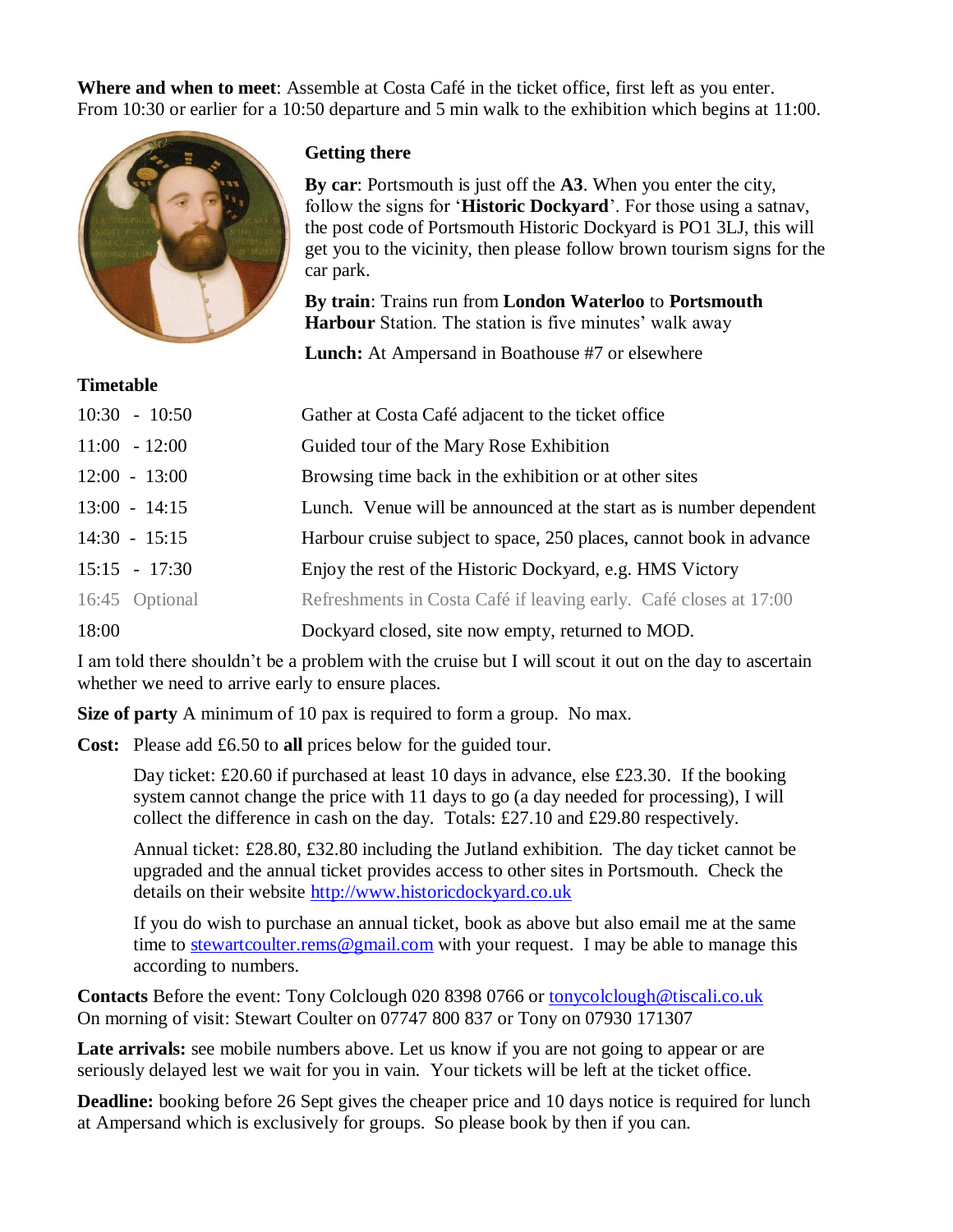Getting there: by car: most will probably approach on the M275. The coach parks labelled below will most likely also take cars but they are well signposted. The train station is a 5 minute walk.